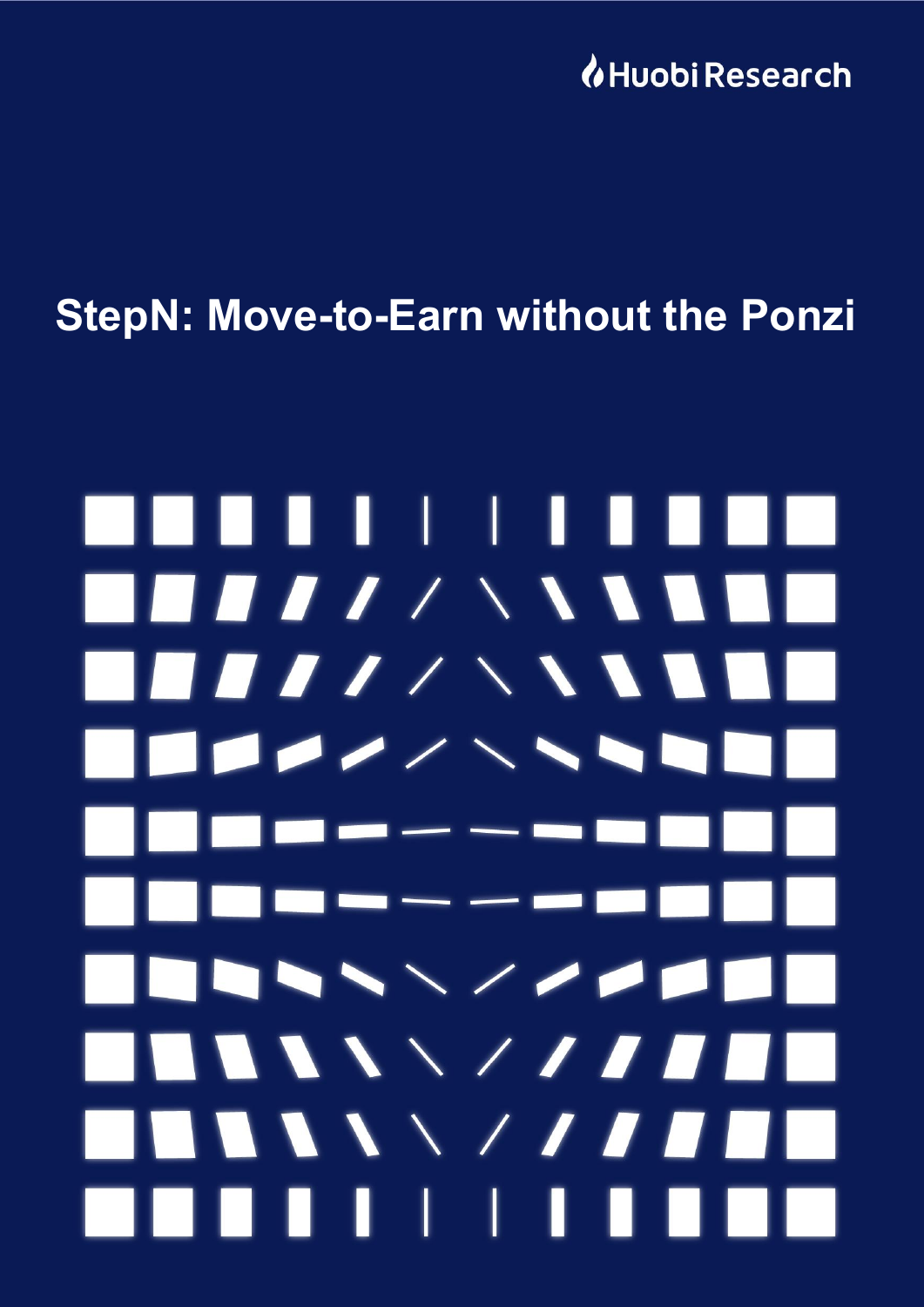### **StepN: Move-to-Earn without the Ponzi**

StepN is a Move-to-Earn product, a game that takes physical activity in people's daily life - exercise - and turns it into a way to earn tokens. Recently, StepN's popularity has permeated the crypto world. The daily active users have shown an exponential growth, and the price of governance token GMT has been continuously raised, which has produced a huge wealth-making effect. M2E is different from P2E. It reduces the elements of the game and increases the social attributes. It is a successful attempt to get out of the crypto word. In terms of design, StepN encourages individual users to participate, and has made a lot of efforts to limit cheating and P2E guild, which is why it is difficult for folks to replicate StepN. At present, StepN has enough users and real sports scenes, and it is very likely to embark on a path different from Ponzi.

#### **Part I: Introduction**

StepN is a GameFi project built on Solana, where users receive Green Satoshi Tokens (GST) as revenue for moving, walking (1-6km/h), jogging (4- 10km/h), or running (8-20km/h).

Users participating in the game first need to buy a Sneaker NFT. Sneaker NFTs have three categories: walker, jogger, runner, and trainer, each based on the expected speed of movement. Depending on its rarity, the sneaker is categorized as common, uncommon, rare, epic, or legendary. The difference in categorization lies in the following four attributes of the sneakers: efficiency, luck, comfort, and resilience. Each attribute carries a corresponding gem slot, and users can upgrade the sneaker attributes by adding points and installing gems to their gem slot.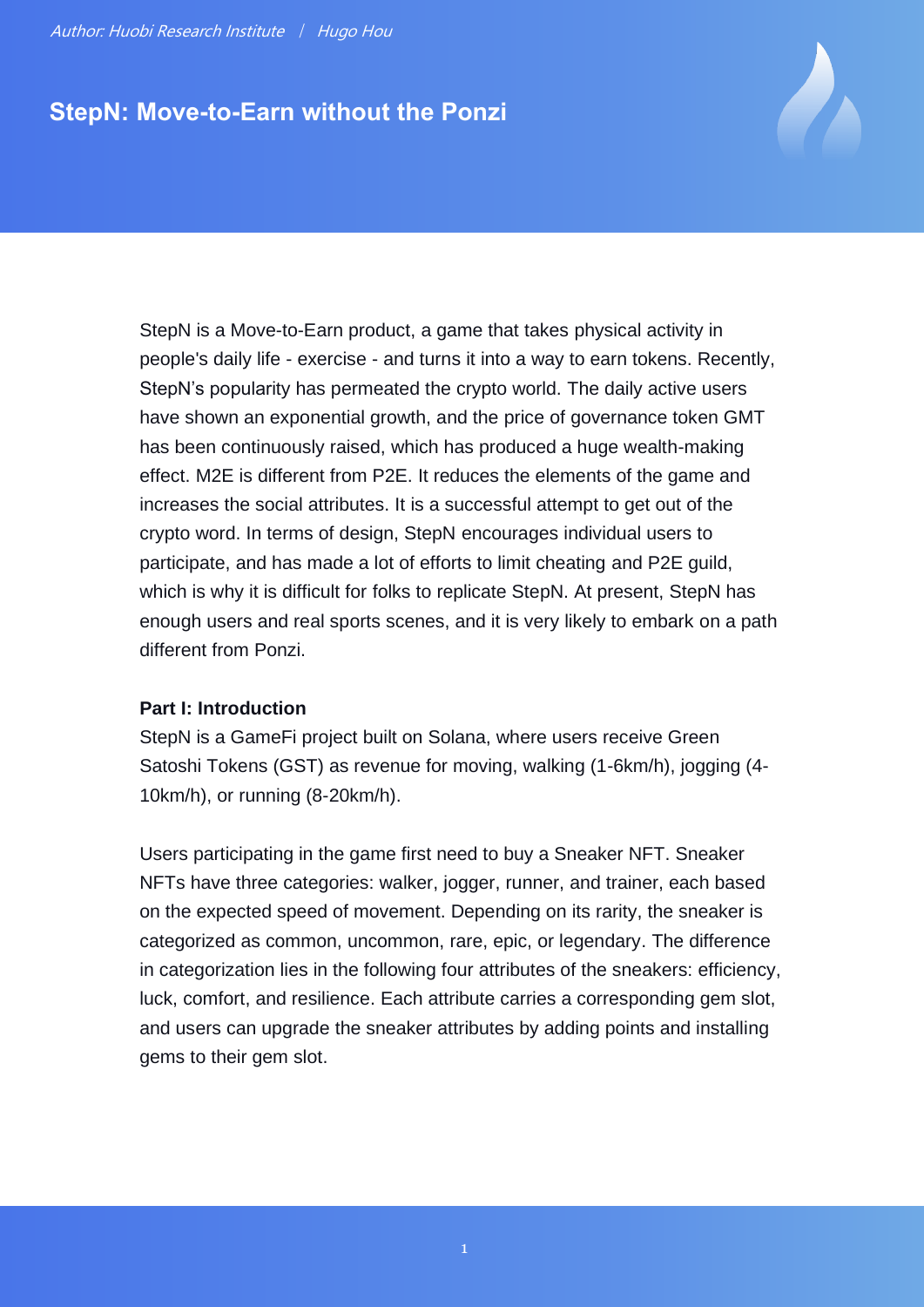#### **There are currently three ways to play:**

- $\triangleright$  Earn GSTs through movement; the higher the movement efficiency, the higher the returns
- ➢ Obtain Loot Boxes randomly while exercising, as well as their related luck attributes
- ➢ Mint sneakers with the consumption of GST

In addition, there are ranking tournaments and badge systems, which are still under development. Users receive GST for moving, and consume GST through upgrades, repairs, and minting, creating a continuing cycle of token generation in the game's ecosystem.

#### **Token Output and Consumption**

**GST** 

- Output through movement, total amount uncapped.
- Consumption mechanism: upgrade and acceleration, repair, minting, and opening gem slots. It is the basic token in the StepN ecosystem.

#### GMT

- Governance tokens, total amount capped at 6 billion.
- GMT usage data has not yet been announced. GMT output, consumption, and staking details will be announced officially after the number of Twitter followers break 150k. As of this writing, the number of followers has reached 145k, and more details are expected to be announced in early April.



(GMT distribution, source: StepN Litepaper)

#### **2. The Shift to Move-to-Earn**

Axie Infinity drove widespread adoption of the Play-to-Earn concept, popularizing the use of tokenomics in games. StepN is popularizing Move-to-Earn, rewarding users with tokens for offline behavior.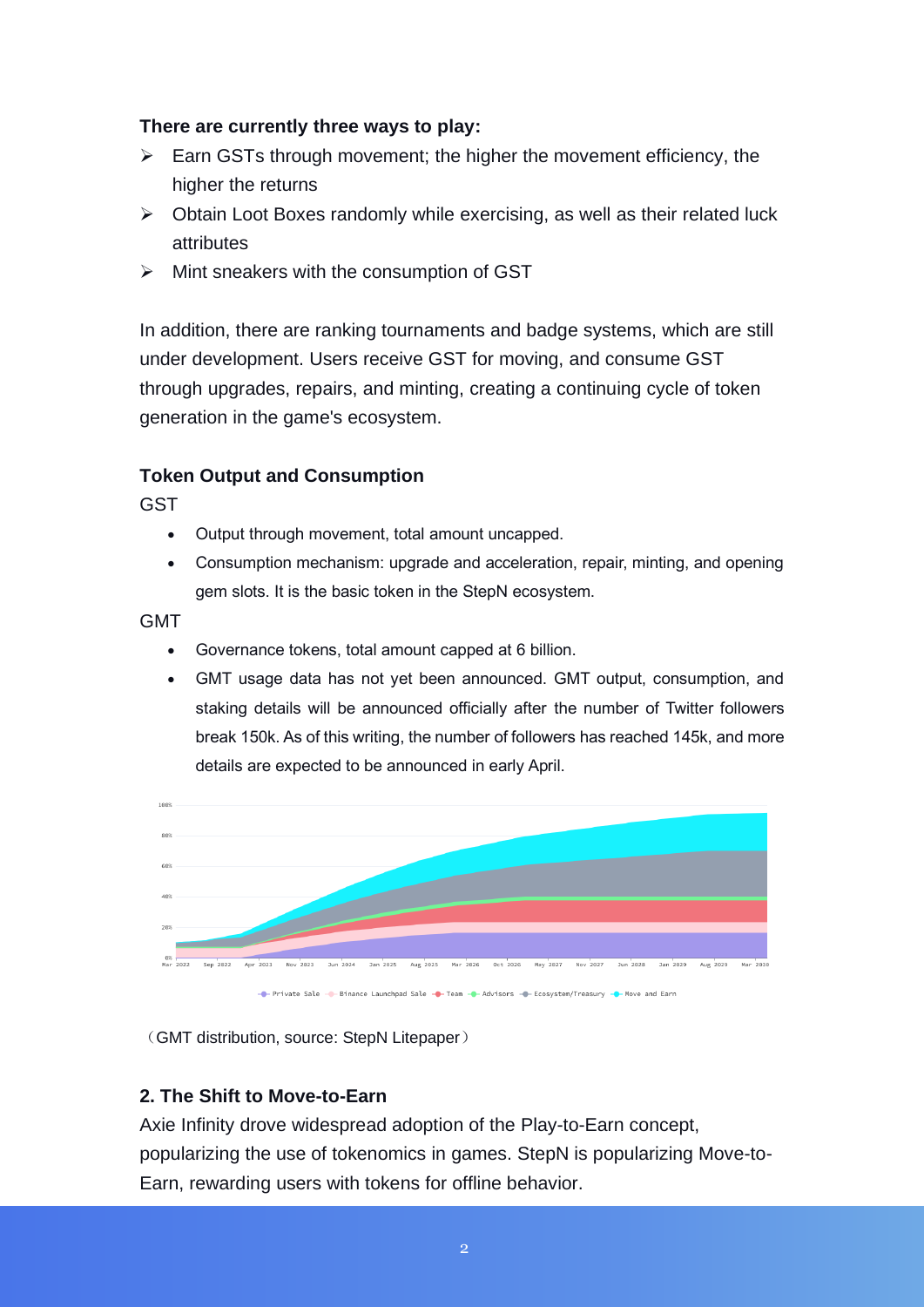Compared to projects like Axie, StepN is characterized by its rewards for in real-life offline costs - moving. Movement is an IRL behavior. The time spent running, the measured distance covered, and the physical sensation after exercise, all give users a sense of accomplishment for exercising. Exercising has an energy cost, which serves as the basis for the value of GST and acts as an invisible anchor in the pricing of GST.

It would not be accurate to describe StepN as a game or GameFi. It is more like a Web3 application for both exercise and social needs. StepN has abandoned typical GameFi characteristics: no Play-to-Earn dazzling gameplay, just simple interaction logic, with exercising being the only link. The ultimate purpose of opening loot boxes, upgrading, and minting sneakers is to improve the attributes of one's sneakers and increase GST rewards gained from exercising.

While abandoning the complexity of typical games, StepN retains the fun aspects. As with games, exercise itself is an enjoyable act. But while games take up too much of the user's time and could lead to game addiction, exercise brings the user self-discipline and the satisfaction of achieving daily exercise goals.

The change from Play-to-Earn to Move-to-Earn is, in itself, reflected by a shift in the design concept. Play-to-Earn gaming is become more and more like a job, with organized guild and significant time consumption. Move-to-Earn encourages people to go out and enjoy life.

The simplicity of moving, the ability to go out and walk every day, and earn some money while exercising is the main design concept and the most attractive aspect of StepN.

#### **3. Strengthen social attributes**

StepN has strengthened the attributes of SocialFi while weakening GameFi. The social attributes are reflected in two aspects: the dissemination mode and the gameplay.

Since January, the popularity of StepN has been growing, and the spread of StepN doesn't rely on media promotion but rather on community promotion,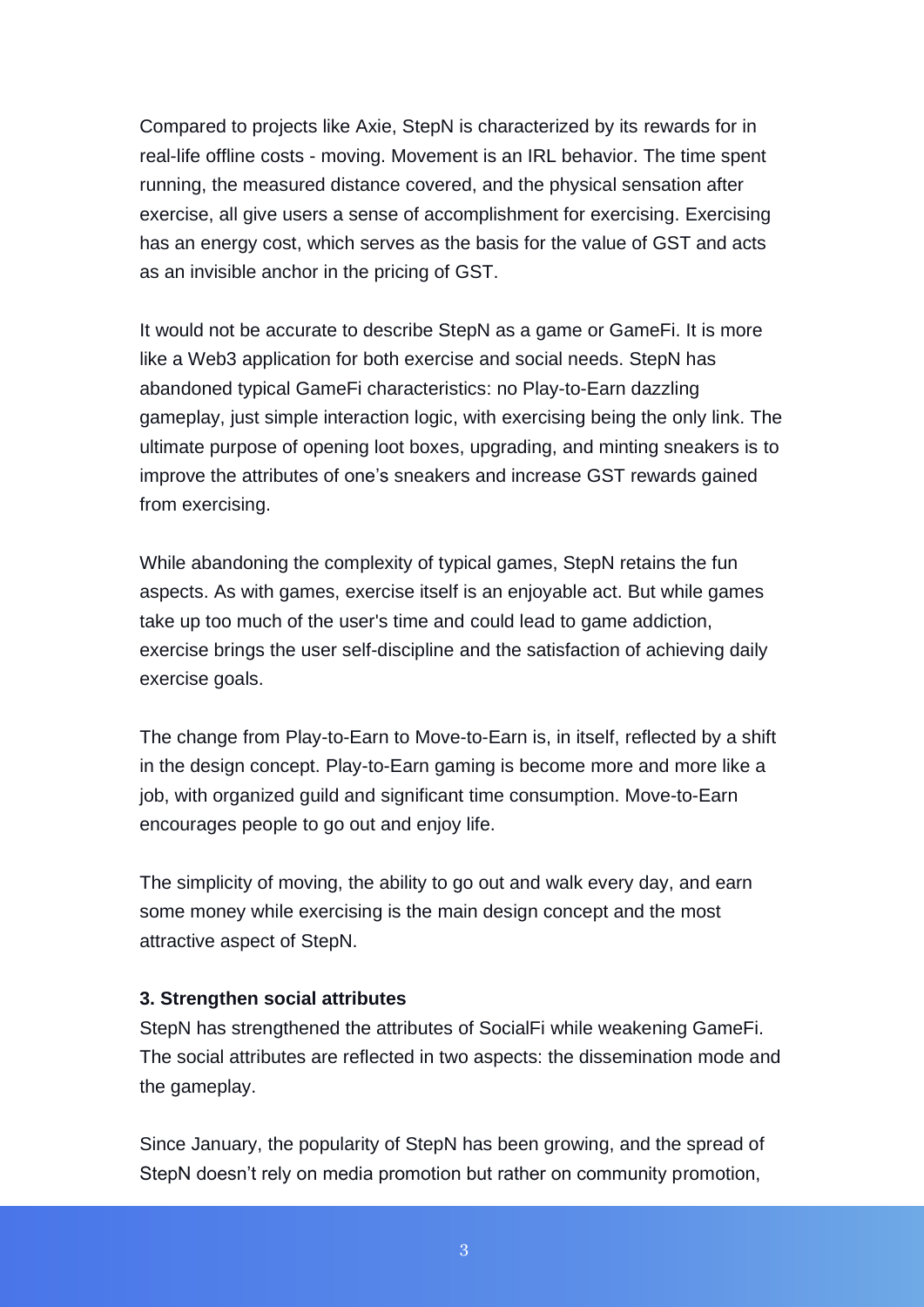where users actively recommend the game to their friends and relatives after experiencing it. Exercising is actually very suitable for offline community promotions, aggregating a group of runners through offline sports behavior. We found that there are users who spontaneously set up city organizations, and StepN becomes a link for offline relationships. This kind of propagation will be slower in the early stages but will show exponential growth after a certain user base is established.

StepN's growth is not just based on Move-to-Earn - social relationships provide broader room for imagination. For people outside the cryptocurrency circle, it is a "running" software, and they don't need to necessarily understand the crypto aspects; for people who don't play GameFi games, StepN lowers the barriers to entry for new users and eliminates the widespread impression that GameFi games are Ponzi schemes.

StepN also adds social elements to the gameplay, including leaderboards and a badge system, but related features are still under development and not yet live. By combining offline social and online reputation systems, SocialFi may help StepN achieve another round of user growth.

#### **4. Balance and fairness in game design**

StepN's tokenomics design, especially the numerical design, fully reflects the balance and fairness of the game.

#### Balance

In terms of GST output-consumption, the team has designed many GST usage scenarios to control inflation.

- Upgrade: the higher the level, the more GST is needed for upgrade
- Repair: every movement generates wear and tear, and the cost of repair is linked to the level
- ⚫ Mint: the more times a pair of sneakers mints, the more GST is consumed each time. During periods of market expansion, the demand for sneakers will stimulate arbitrageurs to keep minting to consume more GST.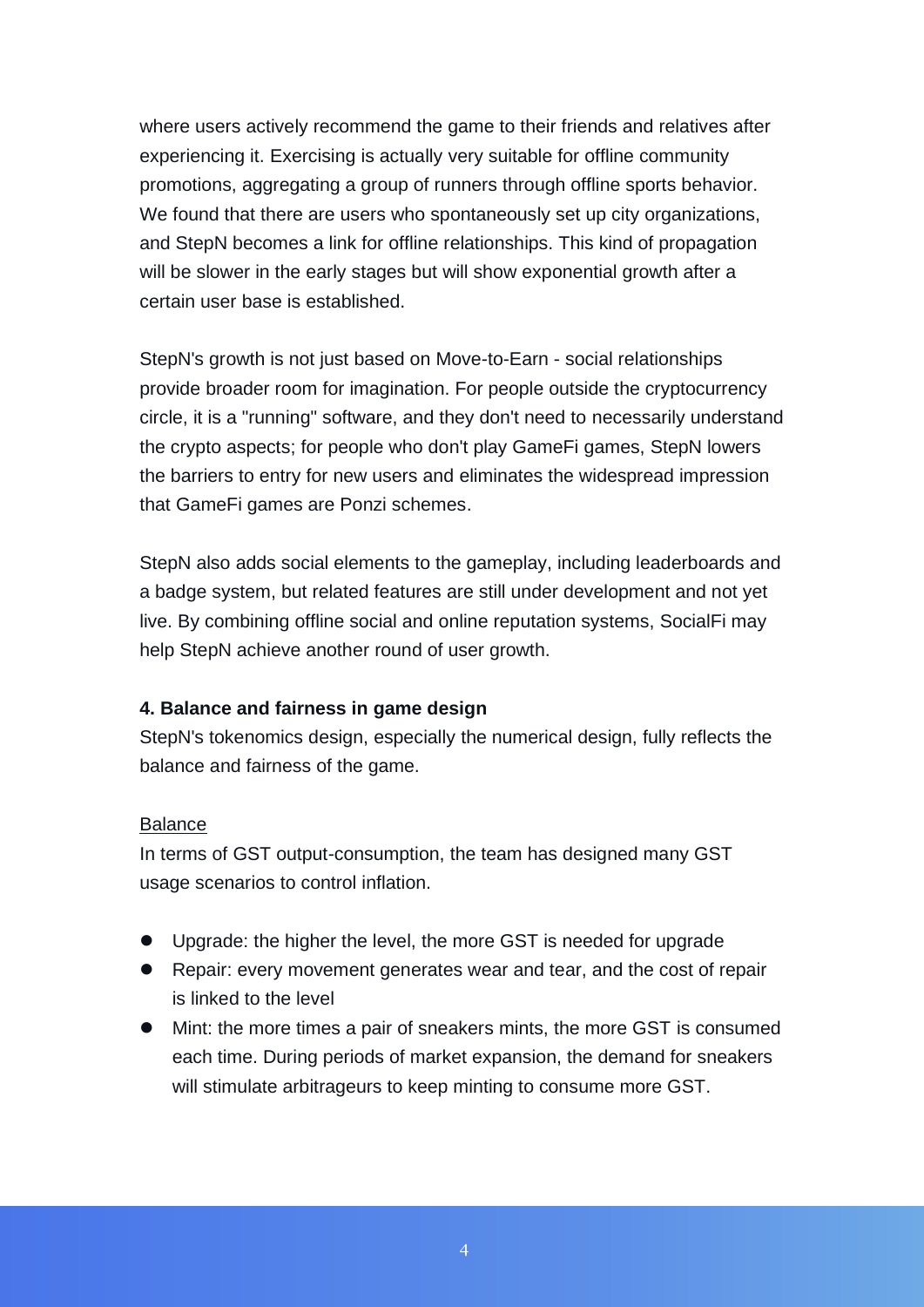#### Fairness

Fairness of the game is reflected in its retail user-friendliness and anticheating mechanism.

The relationship between the number of sneakers and the daily energy available is not linear.

| Sneaker No. | <b>Energy</b> | Move&earn time (min) | <b>Note</b>  |
|-------------|---------------|----------------------|--------------|
| 1           | 2             | 10                   | Newbie       |
| 3           | 4             | 20                   | Daily User   |
| 9           | 9             | 45                   | Savvied User |
| 15          | 12            | 60                   | Pro User     |
| 30          | 20            | 100                  | Athlete      |

(Source: StepN Whitepaper)

With the same rarity, the relationship between the number of sneakers and the average energy available per pair of sneakers is as follows.



As you can see, the most efficient use of funds is when there is only one pair of sneakers, followed by three pairs of sneakers, and the more sneakers the lower the utilization of funds.

StepN has taken a lot of steps in the anti-cheating area. The project has developed a machine learning model to determine user cheating behavior and is constantly using moving data to train the model. As the data grows, the model's judgment will become increasingly accurate. The above two points on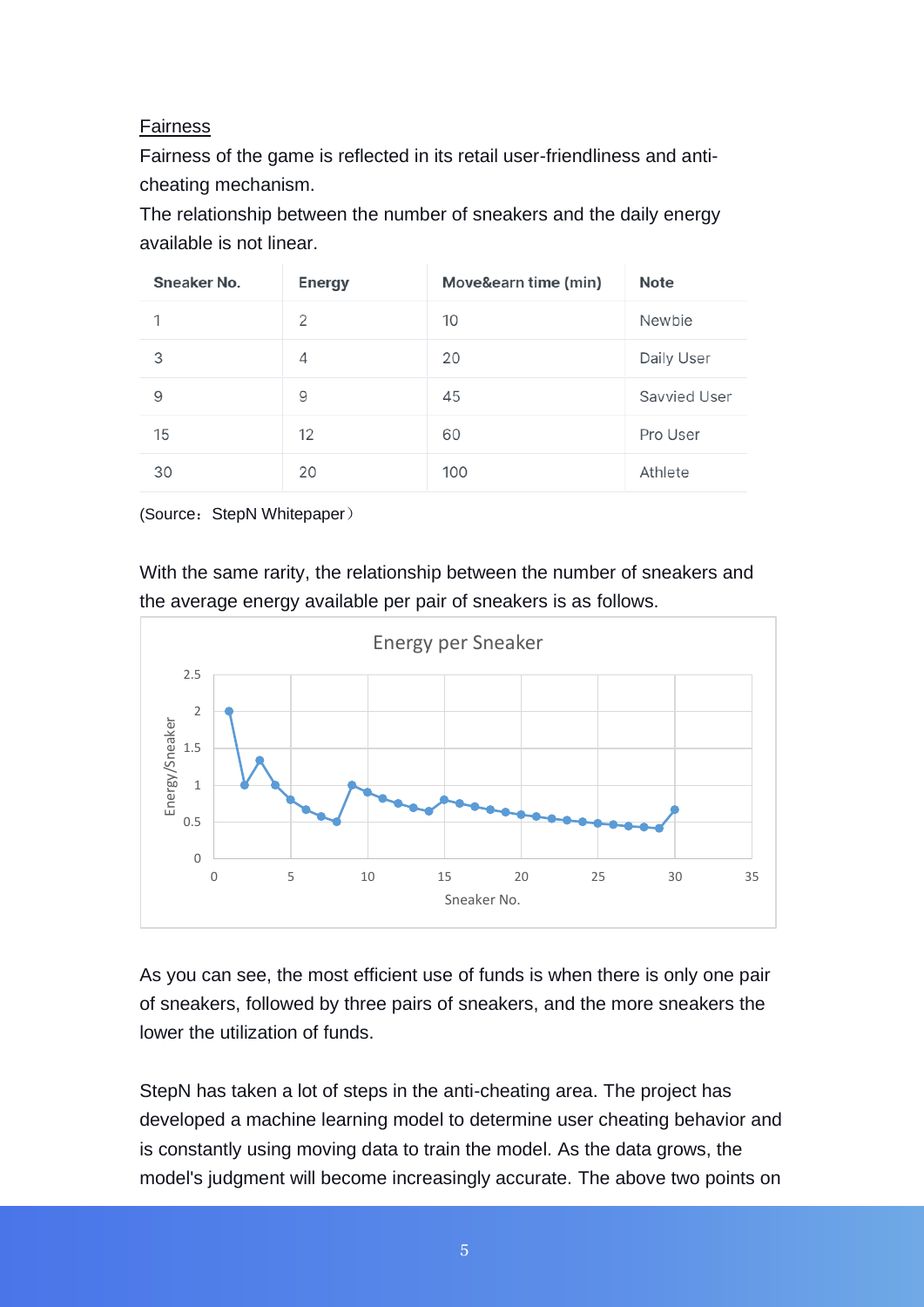fairness are designed to protect the rights of individual users and limit the participation of the guild.

#### **5. Market data analysis**

The number of new users on StepN has shown exponential growth, and now there are more than 74,000 daily active users.



(Number of active users, source: Dune Analytics)

Selling of GSTs has been counteracted by new funds entering the market. As can be seen from the chart above, market conditions since March can be divided into three phases.

- $\triangleright$  In the first half of March, the GST deposit amount was much larger than withdrawals. The main method of GST consumption was upgrading and minting, especially minting, which needed at least 200 GST. This indicates that the market was at a very early stage in the first half of March, with a shortage of shoe supply, the main user activities being minting and upgrading, and little earning and selling.
- $\triangleright$  In the middle and second half of March, the deposit amounts and withdraw pressure were flat, and users who entered the market in the first half of the month started selling GST while there were also new users entering the market, and the market was in balance.
- $\triangleright$  At the end of March, GST price hit an all-time high and the market saw a wave of selling pressure; at the same time, GMT was bursting at the centralized exchange and new users were diverted to StepN, driving up the selling pressure of GST, and the market trading volume skyrocketed.

Through the above analysis, it can be found that the first half of March is an early expansion phase for GST. Because the current payback period of StepN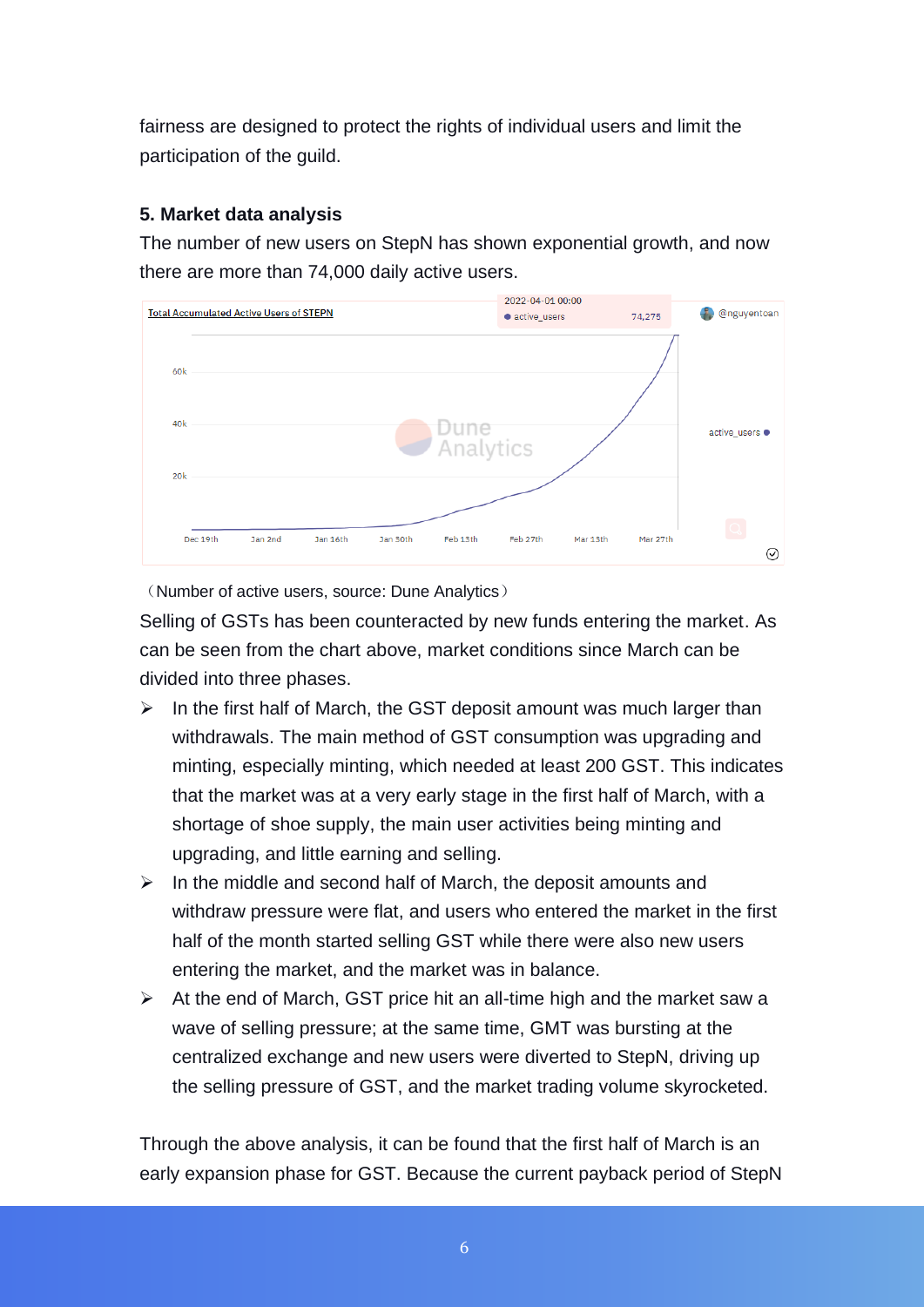is about 30 days, early users have not yet reached payback on their capital investments. The GST price surge at the end of March consumed the GST inventory of users, and the GST selloff pressure may be eased in the later period.



(GST withdraw and deposit amount, source: Dune Analytics)

#### **6. Conclusion**

StepN has differentiated itself from typical Play-to-Earn games and approached users with a lighter and healthier way - Move-to-Earn. Exercising has real application scenarios, unlike pure money games under Play-to-Earn.

StepN popularized the model of X to earn, and the market emerged successively, such as study to earn, sleep to earn and other folks. But these folks only imitate the form of StepN and lack understanding of tokenomics and anti-cheating. The founder of StepN once revealed that half of their work is solving cheating. It is difficult for folks to have long-term vitality.

StepN also has some problems, such as sneaker inflation and GST inflation. In the short term, all problems including inflation can be solved by rapid growth. When the growth of users slows down, all problems will be exposed. Hope to see effective solutions from StepN in the later stage.